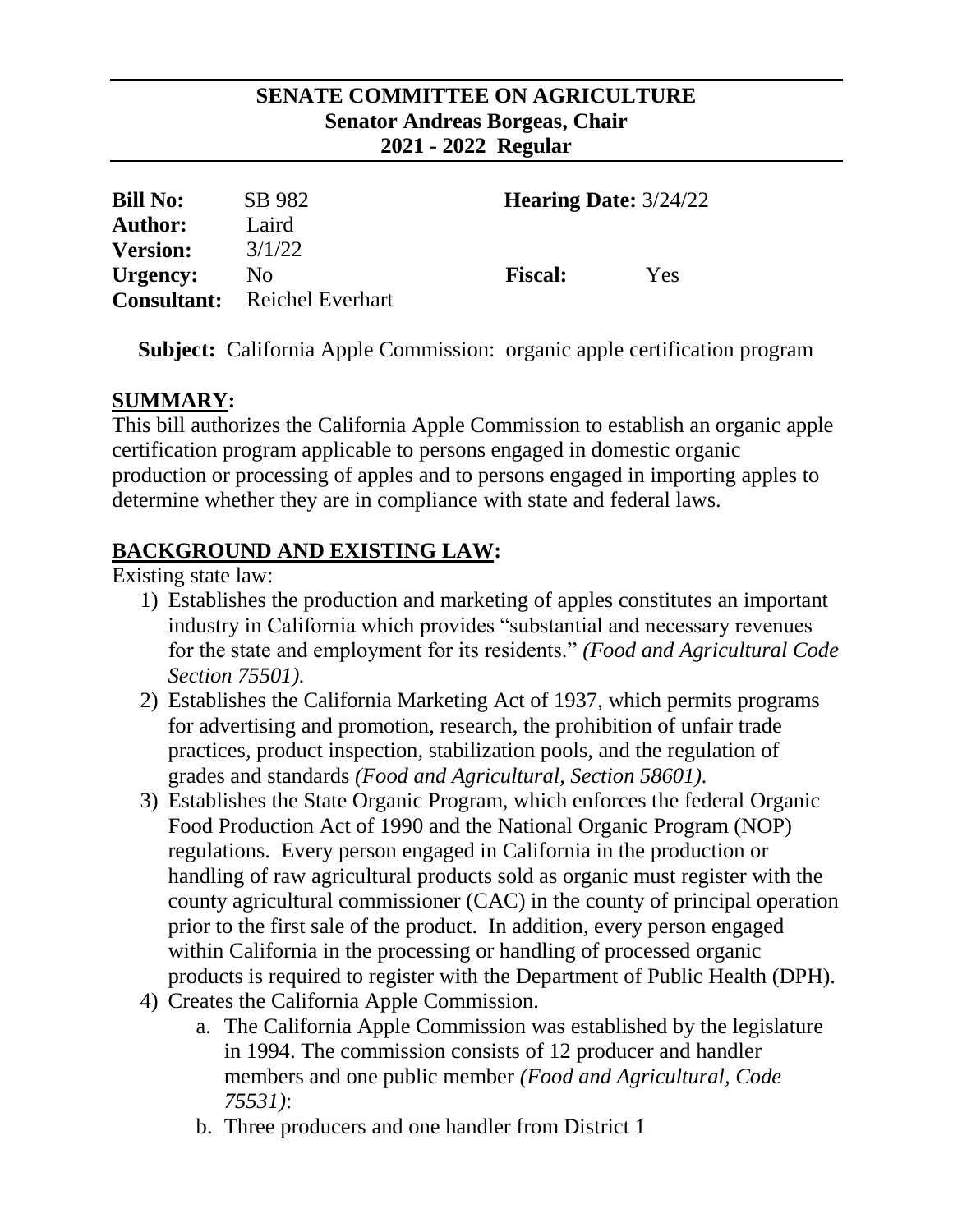- c. Three producers and one handler from District 2
- d. Three producers and one handler from District 3
- e. The public member shall be appointed to the commission by the secretary of CDFA from the nominees recommended by other members of the commission.
- f. The secretary and other persons, as determined by the commission, shall be ex officio members of the commission.
- g. The three districts consist of the following:
	- i. District 1 shall consist of the counties of Imperial, Kern, San Bernardino, San Diego, San Luis Obispo, Santa Barbara, Los Angeles, Orange, Riverside, and Ventura.
	- ii. District 2 shall consist of the counties of Alpine, Fresno, Inyo, Kings, Madera, Mariposa, Merced, Mono, Monterey, San Benito, Tulare, and Tuolumne.
	- iii. District 3 shall consist of the counties of Alameda, Amador, Butte, Calaveras, Colusa, Contra Costa, Del Norte, El Dorado, Glenn, Humboldt, Lake, Lassen, Marin, Mendocino, Modoc, Napa, Nevada, Placer, Plumas, Sacramento, San Francisco, San Joaquin, San Mateo, Santa Clara, Santa Cruz, Shasta, Sierra, Siskiyou, Solano, Sonoma, Stanislaus, Sutter, Tehama, Trinity, Yolo, and Yuba.
- 5) Establishes the California Organic Food and Farming Act of 2016. *(Food and Agricultural Code Section 46000).*

Existing federal law:

1) Establishes the federal Agricultural Marketing Agreement Act of 1937, which provides authority for federal marketing orders for fruits, vegetables, nuts, and specialty crops. The marketing orders are requested by producers to help solve marketing problems and can cover production in one or several states.

### **PROPOSED LAW:**

#### This bill:

- 1) Allows the California Apple Commission to establish an organic apple certification program for organic apples, either domestic or imported, to determine whether they are in compliance with state and federal laws.
	- a. The program's operating procedures are subject to approval by the secretary of CDFA.
- 2) Requires the identity of a person determined to be in violation of the program shall be provided to the public, the California Department of Food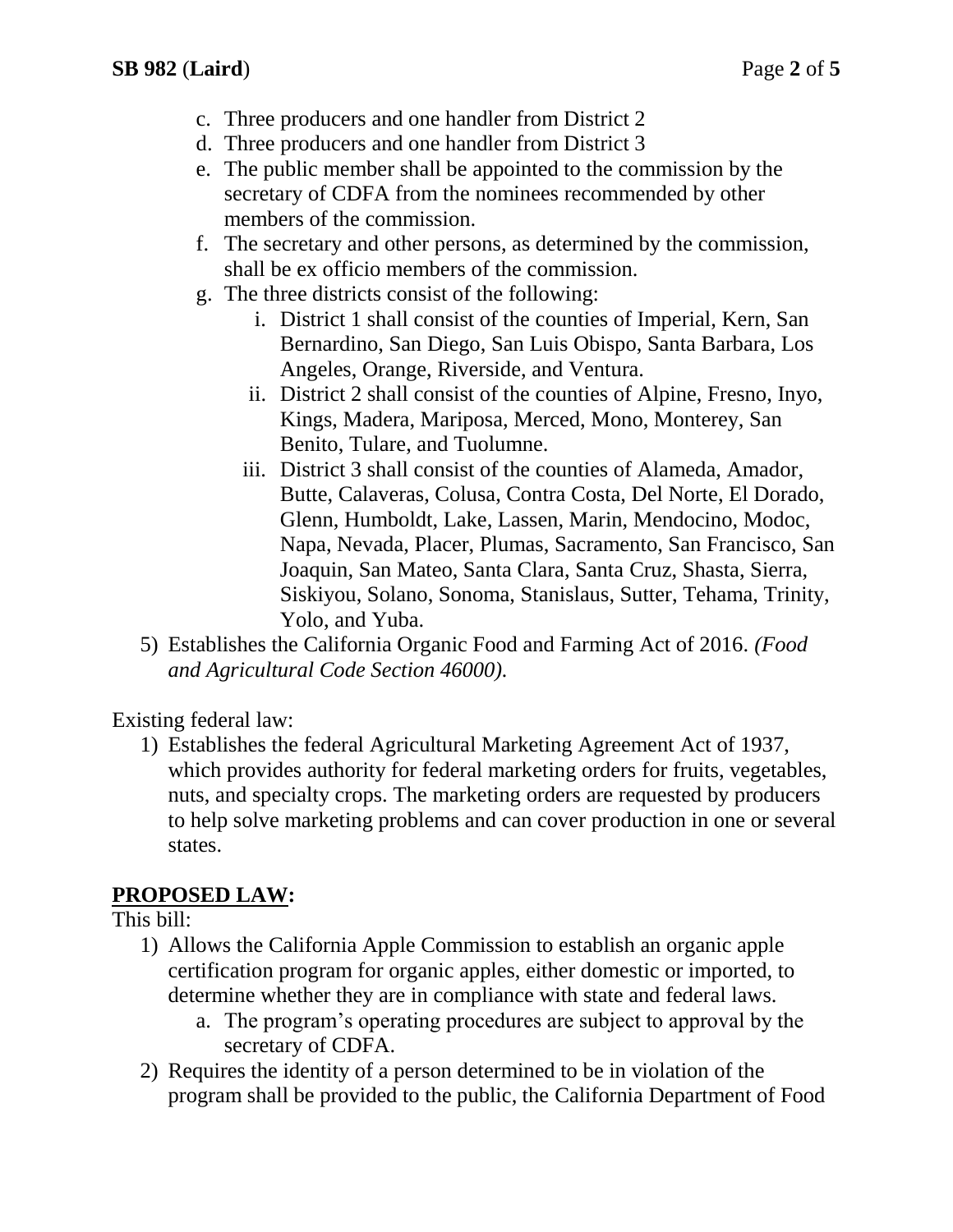and Agriculture (CDFA), and any other state or federal agency responsible for the administration of laws related to organic products.

3) States that no reimbursement is required because the only costs incurred will be because the act creates a new crime or infraction, or changes the penalty for a crime or infraction.

### **ARGUMENTS IN SUPPORT:**

According to the author:

"SB 982 will ensure that apples coming in to California marketed as organic, are actually organic and not treated with 1-methylcylopropene (MCP) (sic), a nonorganic preservative. The bill will establish an inspection and certification program through the California Apple Commission in coordination with the California Department of Food and Agriculture that will screen apples for the presences of MCP."

"Californians deserve transparency, especially when it comes to the food on our tables. SB 982 ensures out-of-state producers maintain the integrity of California's State Organic Program, the only State Organic Program in the nation."

### **ARGUMENTS IN OPPOSITION:**

None received.

### **COMMENTS:**

According to CDFA, organic is the fastest growing sector of California's agricultural economy, creating jobs and protecting environmental resources. In 2017, California topped \$2.9 billion in value, accounting for more than 40% of all organic production in the country. In fact, California is the only state with its own organic program and was one of the first states to regulate organic products with the 1979 Organic Food Act.

The purpose of this bill is to ensure consumer confidence that they are, in fact, purchasing an organic apple when it is labeled organic. The author points to an example of organic apples being brought in from out of state that have been treated with methylcyclopropene (1-MCP). Fruits are stored to maintain fresh quality and extend their shelf life and 1-MCP is a synthetic product that helps store fruits longer by inhibiting the effects of ethylene (a gas released by some fruits and vegetables that cause the produce to ripen faster) on fruits and vegetables. It is also used in cut flowers, potted flowers, bedding, nursery, and foliage plants, as well as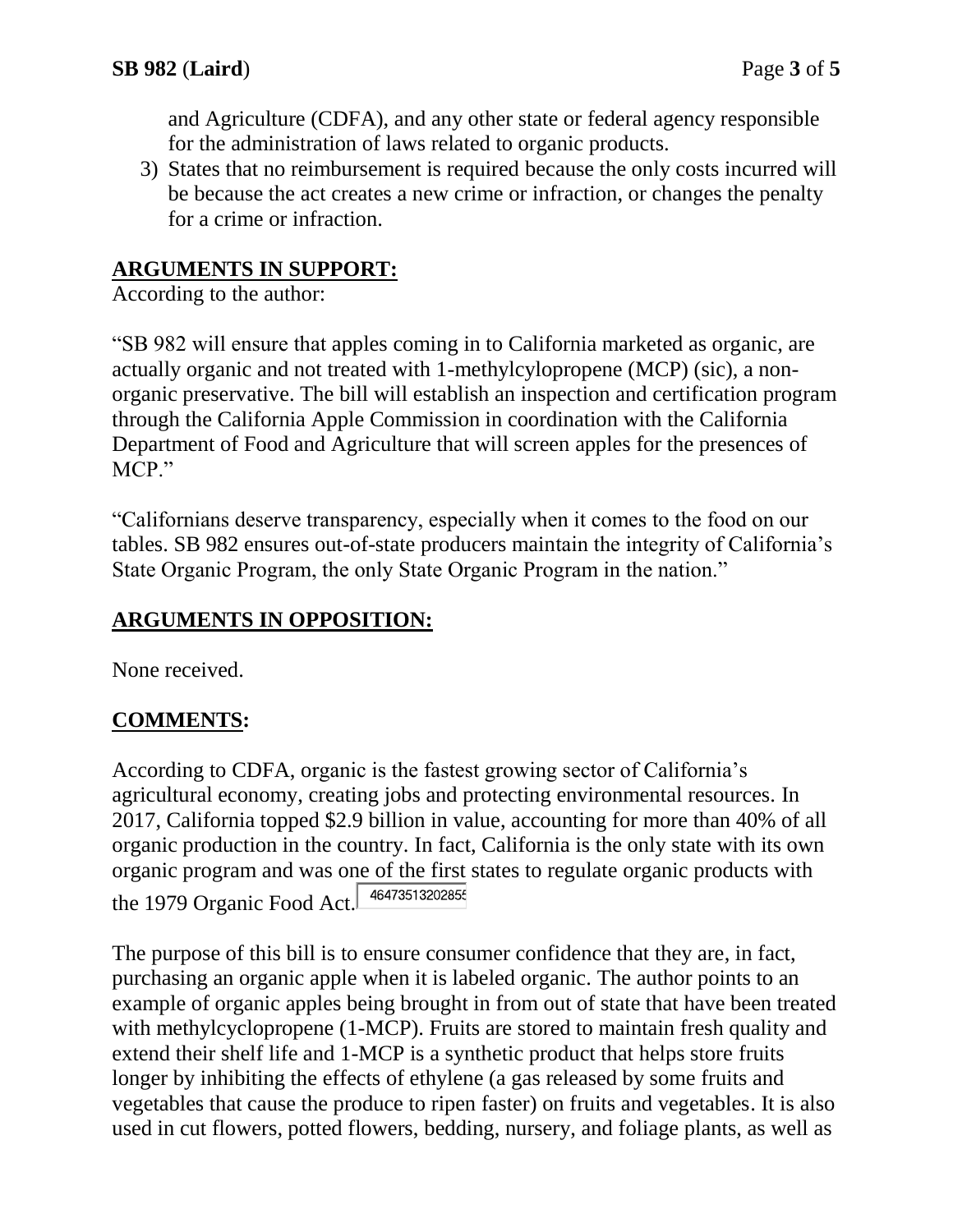stored fruits and vegetables. It is approved for use only in enclosed spaces such as greenhouses, store rooms, coolers, enclosed truck trailers, controlled atmosphere food storage facilities, and shipping containers.

The author contends that the use of 1-MCP on apples nullifies the designation "organic."

**Suggested Amendment:** The author's office and sponsors have stated that any administrative, enforcement, and regulatory costs the department incurs when promulgating the organic certification program created by the commission will be reimbursed by the commission. The committee may wish to consider an amendment stating or referencing the following:

"The commission shall reimburse the secretary for all expenditures incurred by the secretary in carrying out his or her duties and responsibilities pursuant to this chapter (*Food and Agricultural Code Section 75535)."*

**Suggested Amendment:** In an effort to clarify the need for the bill, the committee may wish to consider amending the bill with the following findings and declarations:

"SECTION 1. Section 75603 is added to the Food and Agricultural Code, to read: The Legislature hereby finds and declares all of the following:

(a) California grows apples on 11,000 acres and produces over 1.5 million boxes of apples annually with nearly 40% of them being organic.

(b) California is a net importer of apples at retail.

(c) Out of state producers continually sell apples labeled as organic in California long after their harvest season is completed. They do so by using non-organic methods of storage in an effort to increase their shelf life.

(d) State regulators do not have the ability to test apples stored out of state.

(e) Any program developed as a result of this Chapter to protect California consumers from mislabeled organic apples will be funded by the California Apple Commission.

(f) The necessity of ensuring that organic apples sold in California are properly labeled and adhere to the standards set forth by federal and state organic programs is recognized as being in the public interest."